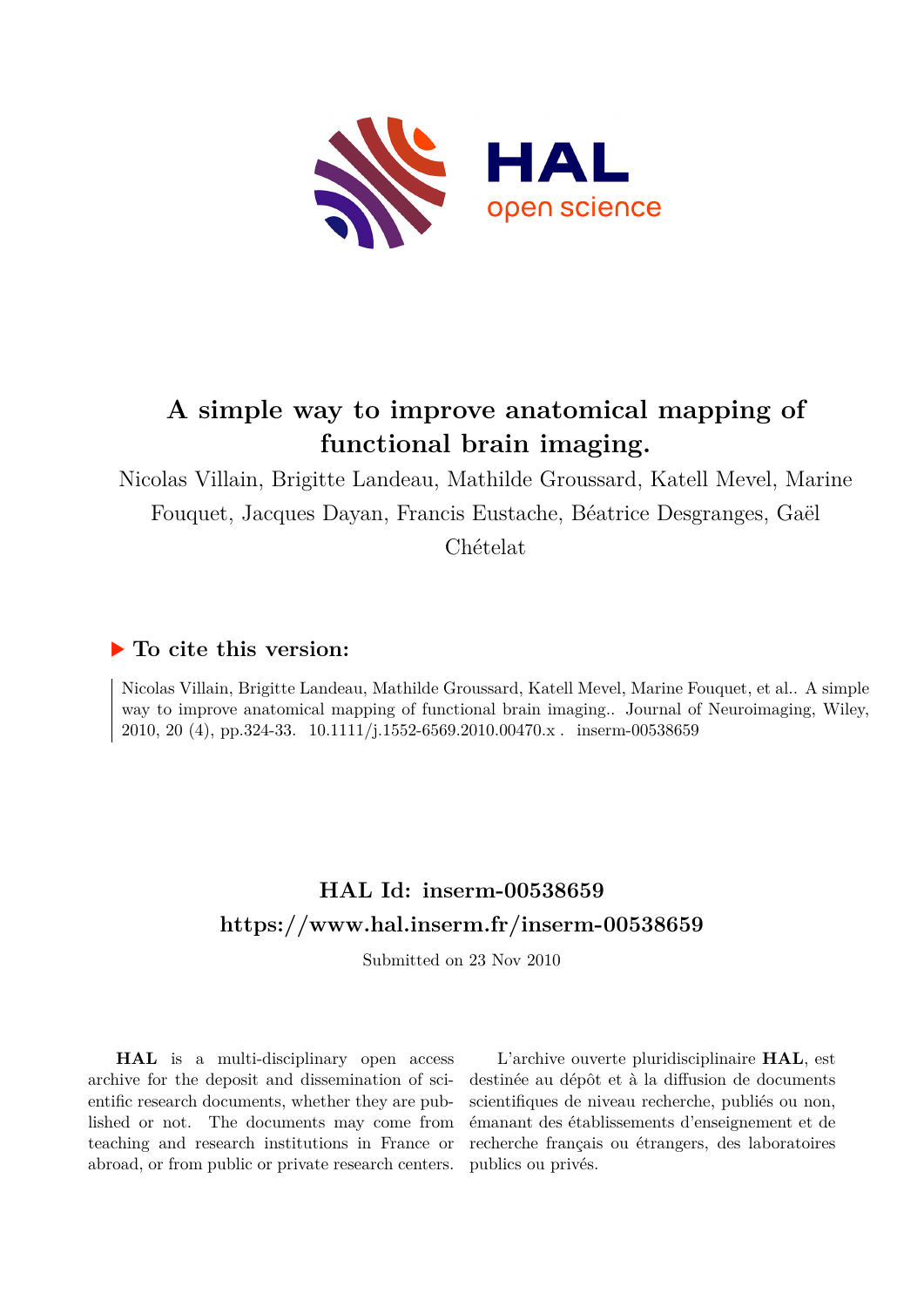## *A simple way to improve anatomical mapping of functional brain imaging*

**Nicolas Villain** <sup>1</sup> **, Brigitte Landeau** <sup>1</sup> **, Mathilde Groussard** <sup>1</sup> **, Katell Mevel** <sup>1</sup> **, Marine Fouquet** <sup>1</sup> **, Jacques Dayan** 1 2 **, Francis Eustache**  1 **, B**é**atrice Desgranges** <sup>1</sup> **, Ga**ë**l Ch**é**telat** 1 \*

*Neuropsychologie cognitive et neuroanatomie fonctionnelles de la m moire 1* <sup>é</sup> *INSERM : U923 , EPHE , CHU Caen , Universit*é *de Caen , Cyceron, Bd Henri Becquerel, BP5229, 14074 Caen Cedex 5,FR*

*Unit de Psychiatrie P rinatale 2* <sup>é</sup> <sup>é</sup> *CHU Caen , Service de Psychiatrie de l*'*Enfant et de l*'*Adolescent Avenue Cl*é*menceau, Caen,FR*

\* Correspondence should be adressed to: Gaël Chételat <chetelat@cyceron.fr >

## **Abstract**

## **Background and purpose**

**Advances in functional neuroimaging studies have led to the need for improved anatomical precision to face with more and more specific challenges. Nevertheless, functional MRI (fMRI) suffers from geometrical distortions which limit the matching between functional and anatomical data necessary to interpret fMRI results. The** '**FieldMap**' **method is the most widely used technique to correct for geometrical distortions but in some cases cannot be applied or provides unsatisfactory results. The objective of the present study is thus to provide a very simple alternative method for distortion correction and to demonstrate its efficiency.**

#### **Methods**

**This correction relies on the non-linear registration of Echo-Planar-Imaging (EPI) acquisitions onto their corresponding undistorted non-EPI T2Star volume, and was tested on two independent groups of subjects undertaking the same paradigm but scanned with distinct EPI sequences.**

#### **Results**

**This procedure was found to considerably decrease the mismatch between functional and anatomical data in both groups, as revealed through several quantitative and qualitative measures on both EPI volumes and activation maps.**

#### **Conclusion**

**The present study describes a simple, rapid, and easily implementable method to significantly improve neuroanatomical accuracy of fMRI results localization, which may be relevant for future neuroimaging studies.**

## **Introduction**

Functional MRI (fMRI) is now the most widely used technique for functional neuroimaging studies of the human brain. The anatomical interpretation of fMRI results, termed as "activations", almost systematically depends on their projection onto anatomical T1-MRI images. However, while the focus of pioneer fMRI studies did not require highly specific anatomical accuracy in the location of activations, parallel advances in human functional brain research and neuroimaging techniques have progressively led to the need for improved anatomical precision. As examples, recent fMRI investigations focused on the differential functional connectivity of sixteen subparts of the anterior cingulate gyrus1 , or aimed at highlighting the differential roles of the hippocampal subfields2 or of eight subregions of the left frontal inferior gyrus3 in memory and language functions, respectively.

Unfortunately, fMRI data suffer from geometrical distortions, whose intensity may vary according to the Echo-Planar Imaging (EPI) sequence and the brain region, but which anyway limit the anatomical accuracy of resulting fMRI findings. Thus, even with the most accurate EPI-to-T1 rigid coregistration, functional and anatomical images are imperfectly matched as they do not have the same shape. As a consequence, the anatomical interpretation of fMRI findings may be tricky since some findings, especially those located in brain regions suffering from high geometrical distortions (such as anterior brain areas), would appear mislocated onto the T1 image. Many illustrations of this issue can be found in the current literature, such as activations supposed to be located in the anterior cingulate cortex but that clearly appeared into the corpus callosum genu when superimposed onto T1 anatomical images (see Figure 2 .a, cluster A in Vanderwal et al. (2008)4 ; and Figures 4 and 5 from Margulies et al. (2007)1 , for instance). Although activations were not misinterpreted in these studies, these examples illustrate the potential gap between genuine and apparent locations of activations that may blur fMRI data interpretations and limit current and future investigations. Besides, recently emerging multi-modal voxel-based neuroimaging studies5 as well as tools specifically designed for direct voxel-based comparisons between fMRI and morphometry (VBM) data6 , further stress on the need for an accurate matching between functional and anatomical MRI data.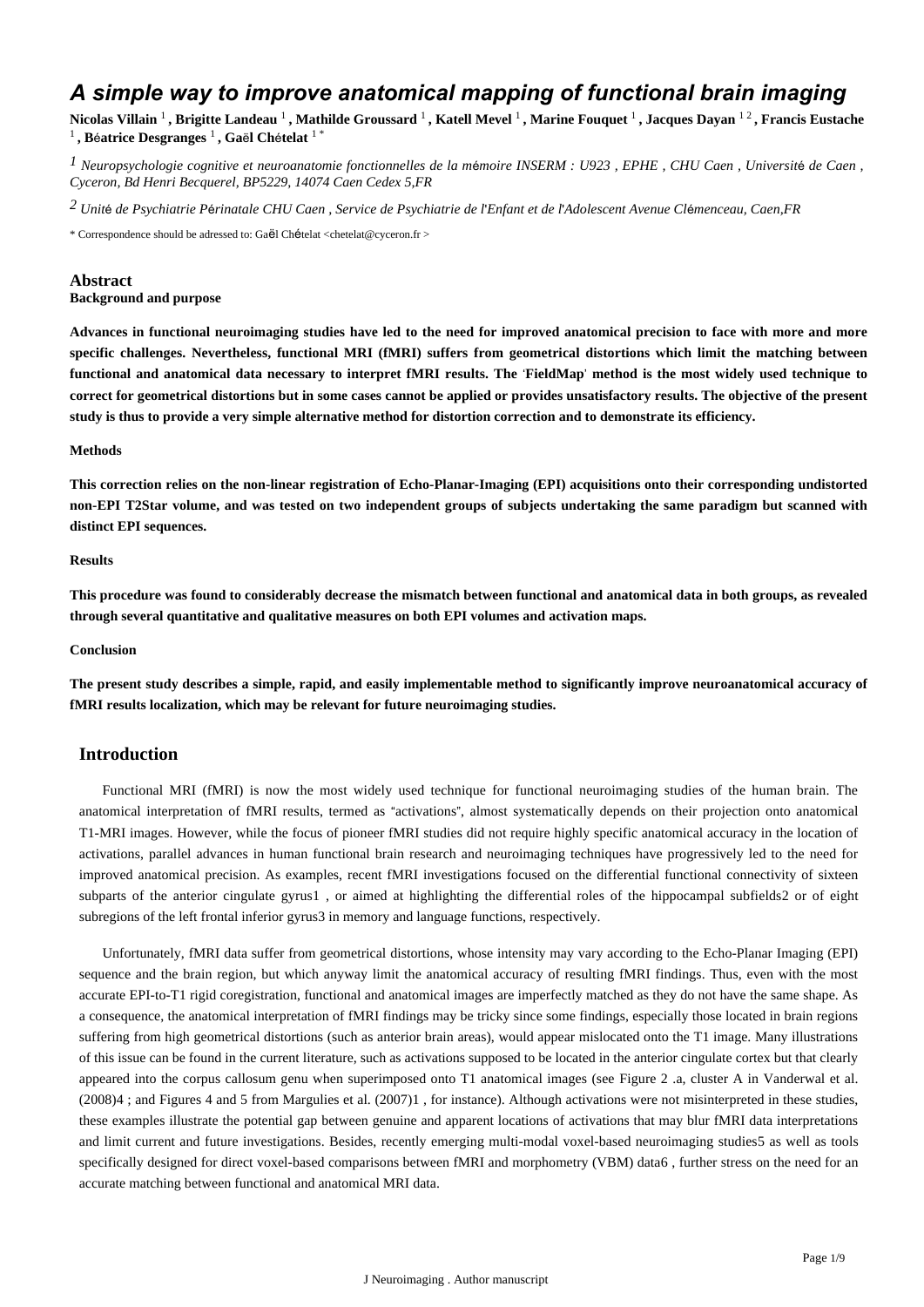Although still only occasionally applied, different methods have been proposed to correct for geometrical distortions, the most-widely used being the 'FieldMap' procedure7 ,8 . This method relies on a measured field map for the object inside the scanner to compute the existing distortions in the EPI images according to the relationships between spatial distortion and field inhomogeneity thanks to specific algorithms. This procedure depends upon the acquisition of two non-EPI T2 Star images with different echo time. It seems of interest to propose an alternative method that could be used in situations where field maps have not, or cannot, be collected or when the 'FieldMap' method fails to provide correct field map estimation.

Our purpose with this study is thus to propose an alternative method very simple to implement as it only relies on a single non-EPI T2 Star image and on algorithms widely implemented and already used in most neuroimaging laboratories. This method is based on roughly warping distorted EPI data onto corresponding undistorted non-EPI T2 Star image. This procedure was tested on two independent groups of subjects undertaking the same paradigm but scanned with distinct EPI sequences showing different sensitivity to geometrical distortions.

## **Materials & Methods**

## **Participants**

Twenty-four right-handed native French-speaking participants were included in our study (11 males; 13 females; mean age: 30.0±6.5). Subjects had no history of metabolic, psychiatric, serious head injury or neurological illness as confirmed by neurological clinical assessment. Signed informed consent was obtained prior to participation. The study was approved by the local ethical committee (CPP Nord-Ouest III) and was done in line with the declaration of Helsinki.

#### **Design and Task**

We designed an event-related self-referential paradigm known to consistently induce strong activations in the cortical midline structures including regions suffering from geometrical distortions such as the anterior cingulate gyrus and the medial prefrontal cortex9 – 13 . Personality trait adjectives were successively presented to the subjects who had to indicate whether or not the adjective described either themselves (Self condition) or a personality (Other condition), or whether the adjective was positive or not (Semantic control condition). The personality was either the former French president Jacques Chirac (the experimentation started nine months after President Sarkozy election) or the famous French singer Johnny Hallyday, depending on the run. After a training session performed outside the scanner, subjects underwent two runs, each lasting 396 seconds and including 72 stimuli (12 positive Self , 12 negative Sel f, 12 positive Other , 12 negative Other , 12 positive Semantic , 12 negative Semantic ). Each adjective was presented on a screen during 3500 ms together with a brief instruction on the nature of the judgment to perform (i.e. "Myself", "J. Chirac" or "J. Hallyday", and "Positive?", respectively corresponding to the Self , Other , and Semantic conditions), followed by a fixation cross of 1000 to 3000 ms (mean: 2000 ms). Order of presentation of the conditions was optimized using a Genetic Algorithm14 . Valence and length of the personality trait adjectives were rigorously counterbalanced across conditions. Finally, lists of adjectives displayed for each condition were also counterbalanced across subjects. Items were displayed using the E-Prime software (Psychology Software Tools, Pittsburgh, PA) implemented within IFIS System Manager (Invivo, Orlando, FL). Since the present study aimed at addressing methodological issues, only the Self and Semantic conditions were used in the following analyses. Indeed, this contrast is known to provide reliable and robust results across subjects, contrary to the Other condition4 ,9 –12 .

#### **Data acquisition**

A Philips (Eindhoven, The Netherlands) Achieva 3.0 T scanner from the GIP Cyceron (Caen, France) was used for data acquisition. For each participant, a high resolution T1-weighted anatomical image was first acquired using a 3D fast field echo sequence (3D-T1-FFE sagittal, TR=20 ms; TE=4.6 ms; flip angle=20°; 170 slices; slice thickness=1 mm; no gap; FoV=256×256 mm<sup>2</sup>; matrix=256×256; in-plane resolution=1×1 mm<sup>2</sup>), followed by a high resolution T2-weighted spin echo anatomical acquisition (2D-T2-SE sagittal, SENSE factor=2; TR=5500 ms; TE=80 ms; flip angle=90°; 81 slices; slice thickness=2 mm; no gap; FoV=256×256 mm<sup>2</sup>; matrix=256×256; in-plane resolution=1×1 mm<sup>2</sup>) and a non-EPI T2 Star image (2D-T2 Star-FFE axial, SENSE factor=2; TR=3505 ms; TE=30 ms; flip angle=90°; 70 slices; slice thickness=2 mm; no gap;  $FoV = 256 \times 256$  mm<sup>2</sup>; matrix=128×128; in-plane resolution=2×2 mm<sup>2</sup>). Functional acquisitions of twelve subjects (6 males; mean age: 30.0±7.3) were done using an interleaved 2D T2 Star EPI sequence (2D-T2 Star-FFE-EPI axial, TR= 2200 ms; TE=35 ms; flip angle=80°; 35 slices; slice thickness=3.5 mm; no gap; matrix=64×64; FoV=224×224 mm<sup>2</sup>; in-plane resolution= 3.5×3.5 mm<sup>2</sup>; 185 volumes per run) termed as "standard EPI sequence" in what follows. Twelve additional subjects (5 males; mean age: 30.1±6.0) underwent an interleaved 2D T2 Star SENSE (SENSitivity Encoding) EPI sequence designed to reduce geometrical distortions by using parallel imaging, shorter echo time and smaller voxels (2D-T2 Star-FFE-EPI axial, SENSE factor=2; TR=2382 ms; TE=30 ms; flip angle=80°; 44 slices; slice thickness=2.8 mm; no gap; matrix=80×80; FoV=224×224 mm<sup>2</sup>; in-plane resolution=2.8×2.8 mm<sup>2</sup>; 172 volumes per run), and termed as the "SENSE EPI sequence".

## **Pre-processing and analysis of fMRI data**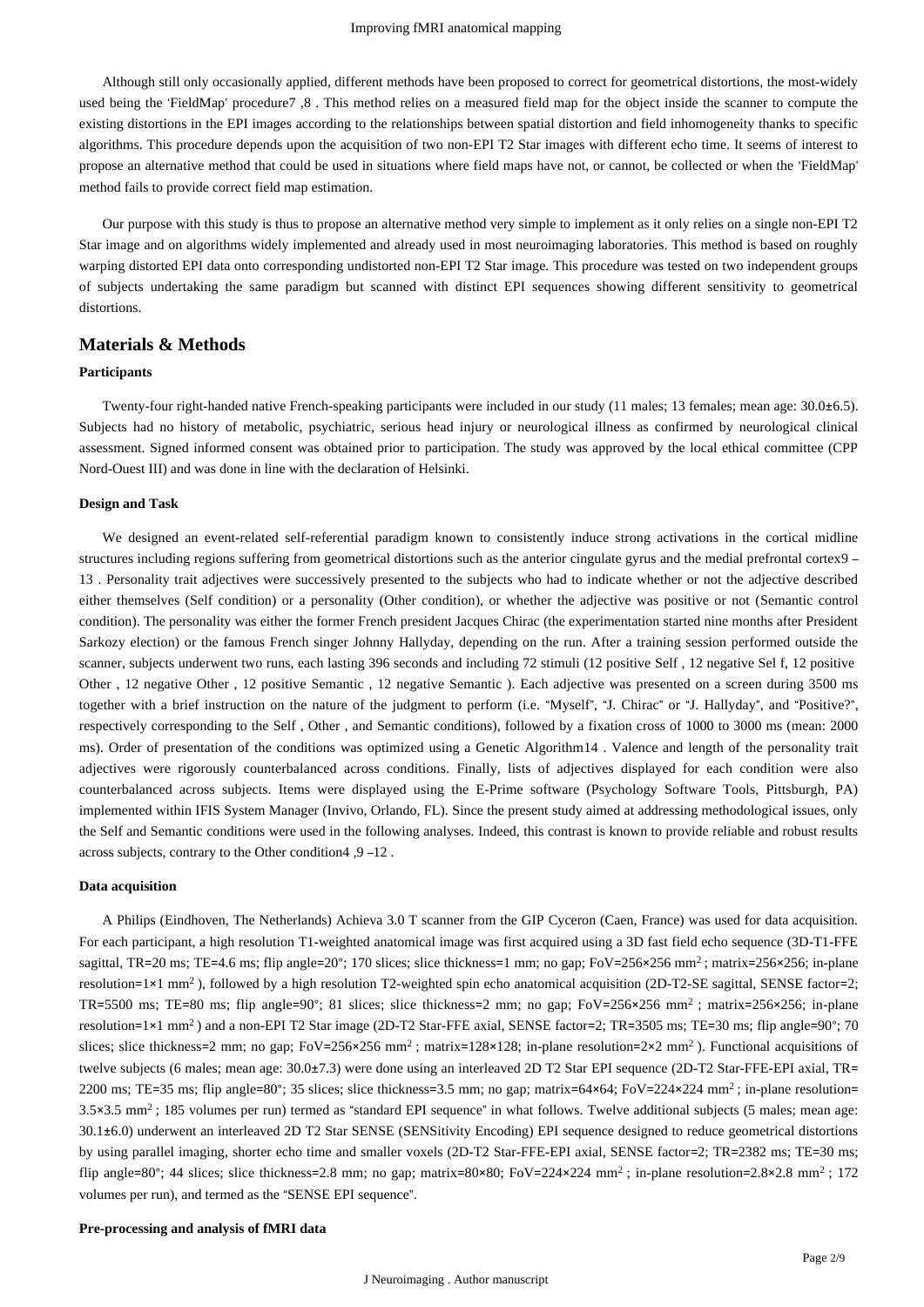EPI data were first checked for the lack of artifacts through the creation of variance volume for each run and each subject, allowing to ensure that most signal variability was restricted to the cortex. We also applied TSDiffana ( http://imaging.mrccbu.cam.ac.uk/imaging/DataDiagnostics ) to each functional raw volume to confirm the lack of any isolated artifact into the images.

The pre-processing steps of fMRI data, detailed and illustrated in Figure 1 , were performed using SPM5 (Statistical Parametric Mapping; Wellcome Dept of Cognitive Neurology, London, UK) and applied to the two data samples with distinct EPI sequence. For each data set, two pre-processing procedures were applied, the first one corresponding to the standard pre-processing procedure while the second one included a supplementary step intended to reduce geometrical distortions.

#### *Standard pre-processing procedure (Figure 1A and B )*

After discarding the six first EPI volumes of each run (to allow for magnetic saturation effects), EPI volumes of each subject were corrected for slice timing and then realigned on the first volume of the first run. Individual T1-to-EPI rigid coregistration was then performed as followed: first, the mean EPI volume of each subject was rigidly coregistered onto the non-EPI T2Star acquisition; second, the non-EPI T2Star volume was rigidly coregistered onto the T2 image; and third the T2 volume was rigidly coregistered onto the T1 acquisition. The coregistration parameters resulting from these three steps were successively applied to all EPI volumes and those resulting from the third step were also applied to the non-EPI T2Star image (see Figure 1). The T1 image was then segmented/normalized using the SPM5 'Segment' procedure15 with the ICBM/MNI priors and the resulting parameters (of the so-called T1-to-MNI normalization) were applied to the coregistered T1, EPI, and non-EPI T2 Star volumes. Since the two data sets with distinct EPI sequences had different original spatial resolutions, differential smoothing was applied in order to obtain images of equivalent effective smoothness, and thus of identical resultant resolution5 ,16 . To this end, we used an isotropic Gaussian kernel of 7.72 mm FWHM for the standard EPI sequence, resulting in an effective smoothness identical to the SENSE EPI sequence images smoothed at 8 mm FWHM17 .

#### *Additional EPI-to-non-EPI non-linear registration step (Figure 1C )*

Non-EPI T2 Star volumes are not altered by geometrical distortion as they do not rely on a low bandwidth EPI acquisition, but they suffer from magnetic susceptibility artifacts since they are sensitive to the transverse magnetization decay of the signal measured with gradient echo sequences. Consequently, their global shape is a good approximate of the theoretical shape of undistorted EPI images. For this reason, we proposed here to correct for geometrical distortion by roughly warping distorted EPI images onto corresponding non-EPI T2 star image so that their global shape would tend to be similar to their theoretical undistorted one. Thus, after T1-to-EPI rigid coregistration, the mean EPI image was warped to roughly match the non-EPI T2 Star volume using the SPM5 'Normalize: Estimate' function (Source and Template images Smoothing: 4mm FWHM; Affine regularization: Average sized template). To avoid an extra-reslicing step as compared to the standard procedure, the so-called EPI-to-non-EPI warping parameters were combined to the T1-to-MNI normalization parameters described above, and applied to the coregistered T1, EPI, and non-EPI T2 Star volumes using the SPM5 'Deformation Toolbox'. Resulting images were finally smoothed as described above for the standard procedure.

#### *Display of results and statistical analyses*

First, in order to provide an overview of the warps induced by the EPI-to-non-EPI non-linear registration, warping parameters were transformed to jacobian determinants. The jacobian maps of each subject are first transformed (by subtracting one) so that negative values reflect expansion and positive values contractions, and then normalized onto MNI and smoothed at 8 mm FWHM. Areas of significant expansion (negative jacobians) and contraction (positive jacobians) were then assessed using a one-sample t-test for each EPI sequence group.

Second, in order to quantify the effect of the EPI-to-non-EPI non-linear registration step onto anatomical accuracy, we used the position of the most anterior voxel of the corpus callosum genu as an anatomical landmark. This landmark was selected because it is both expected to be concerned by geometrical distortion and easily identifiable on both T1 and EPI sequences. Indeed, due to magnetic susceptibility artifacts in EPI but not T1 images and to differences between T1 and EPI images in terms of intensity, resolution and contrast, we failed to find another reliable landmark that could be easily and accurately applied to both datasets. Thus, y and z MNI coordinates of the position of the most anterior voxel of the corpus callosum genu were obtained for each subject from the inter-hemispheric sagittal slice of the unsmoothed MNI-normalized T1, mean EPI, and mean EPI warped onto the non-EPI T2 Star volume. The Euclidian distances between the position of the corpus callosum genu in each of the two mean EPI images and that in the corresponding T1 volume were then calculated for each subject. These values were then entered in a  $2\times 2$  repeated-measures ANOVA including the 'pre-processing procedure' (with or without the EPI-to-non-EPI nonlinear registration step) as a repeated factor and the EPI sequence group (standard or SENSE) as a classification factor, and analyzed with the Statistica software (Statsoft, Tulsa, OK) to assess whether the additional EPI-to-non-EPI non-linear registration step significantly reduced the mismatch between anatomical and functional images.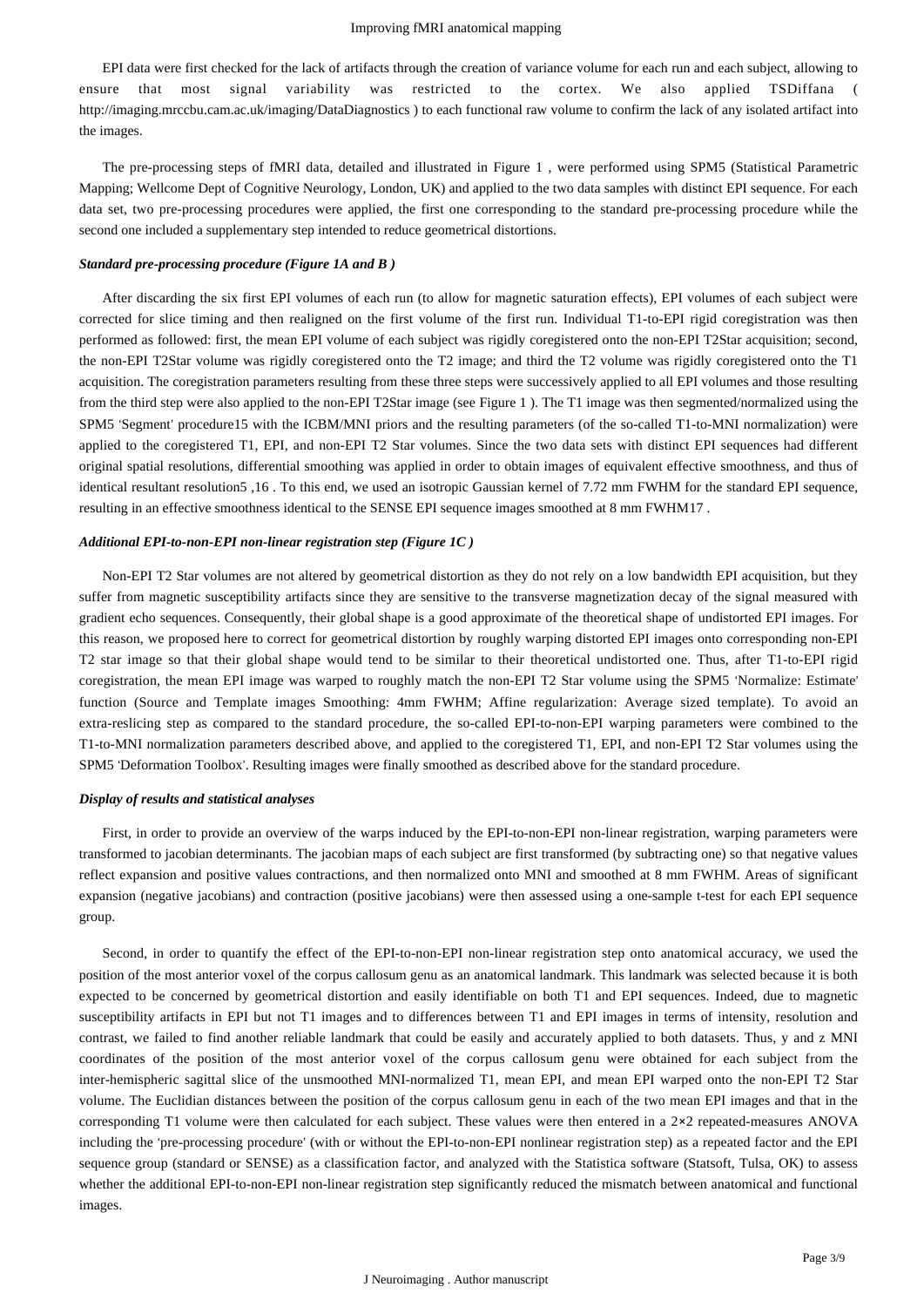Third, the effect of the additional EPI-to-non-EPI non-linear registration step was assessed onto activation maps. For this purpose, statistical analyses were conducted on functional images using SPM5 and the general linear model approach on a voxel-by-voxel basis with a random effects model implemented with a two-level procedure. Six different experimental conditions were modeled as δ functions at each stimulus onset according to the valence of the adjective (positive or negative) and the nature of judgment (Self , Other and Semantic ). The ensuing hemodynamic response was modeled by convolving these δ functions with a canonical hemodynamic response function.

A single "Self minus Semantic " contrast was computed for each subject, and all resulting contrast images were then entered into second-level random effect analyses. First, independent one-sample t-tests were performed for each methodological condition allowing to compare standard to modified pre-processing procedures and to confirm our prediction of lower geometrical distortions for the SENSE sequence by contrasting the standard and SENSE EPI sequence samples. Second, so as to directly and statistically assess the effect of the EPI-to-non-EPI non-linear registration step according to the EPI sequence samples, a 2×2 repeated-measures ANOVA including the ' pre-processing procedure' (including or not the EPI-to-non-EPI non-linear registration step) as a repeated factor and the EPI sequence group (standard or SENSE) as a classification factor was also performed using the SPM5 'Flexible factorial design' procedure.

For all these analyses, only regions surviving a False Discovery Rate (FDR)-corrected  $p < .05$  threshold with an extension of at least 20 contiguous voxels were considered as significant.

### **Results**

#### **Observation of geometrical distortions induced by the EPI-to-non-EPI non-linear registration (Figure 2 )**

The jacobian determinants of the EPI-to-non-EPI non-linear registration showed that the distortion correction included expansions within the dorso-lateral frontal cortex, medial and lateral parietal areas, as well as deep gray matter nuclei, temporal poles, medial temporal lobes and anterior cingulate cortex, and contractions in the occipital, orbito-frontal, medial prefrontal, retrosplenial and lateral temporal cortices. Although slightly higher in the group with the standard sequence, the jacobians appeared highly similar in terms of location and direction (contraction or expansion) in both EPI sequence groups.

#### **Assessment of geometrical distortions from EPI images**

EPI images (colorscale) were superimposed on T1 volumes (grayscale) to compare the mismatches between these two acquisitions (and thus the degree of geometrical distortion of EPI images) before and after distortion correction (Figure 3 ). This display shows mismatches in the temporal poles, caudate nuclei and orbito-frontal cortex (blue arrows on Figure 3 ). These mismatches were found to be reduced with either the SENSE sequence or the EPI-to-non-EPI non-linear registration and all the more with both factors combined.

The effect of the EPI-to-non-EPI non-linear registration is illustrated in the native space of a single subject who underwent both EPI sequences (Figure 4 ), and on the two groups of subjects with different EPI sequence in the MNI space (Figure 5 ). Single subject displays show that, after a single rigid T1-to-EPI coregistration (as performed in the standard pre-processing procedure), the corpus callosum genu of the EPI image is located behind the corpus callosum genu of the T1 image (Figure 4 , red arrows), and relatively large distortions appear in the global shape of the parieto-occipital lobes on the EPI volume compared to the T1 image (Figure 4 , blue arrows). These two effects are lessened with either the SENSE sequence or the EPI-to-non-EPI non-linear registration and even more when both factors are combined.

Figure 5 illustrates the effect of the EPI-to-non-EPI non-linear registration for the two groups of subjects by reporting a reference point from the mean T1 image onto the EPI images of each group (red crosses). With the standard pre-processing procedure, the corpus callosum genu on the mean T1 volume ( $y=34$ ) appears up to 8 mm forward ( $y=26$ ) onto the mean EPI image of the group with the standard EPI sequence, and up to 4 mm forward (y=30) in the group with the SENSE EPI sequence (blue arrows). Introducing the EPI-to-non-EPI non-linear registration reduces this difference as only a 2 mm (y=32) forward gap is observed in the group with the standard EPI sequence while there is no more gap in the group with the SENSE EPI sequence (Figure 5 , blue arrows).

These visual assessments were confirmed by the ANOVA on the individual measures of the Euclidian distance between the corpus callosum genu coordinates on the EPI and that on the T1 images, which revealed a significant effect of the pre-processing procedure  $(F(1,22)=26.91, p< .001)$ . The effect of the EPI sequence group  $(F(1,22)=2.35, p> .1)$ , and the interaction between EPI sequence group and pre-processing procedure, failed to reach significance (F(1,22)=0.26, p> .6) (Figure 6 ). Quantitatively, the mean Euclidian distance between the position of the corpus callosum genu on the EPI and that on the T1 images dropped from 5.97 (±2.39) mm to 2.77 (±1.33) mm for the group with the standard EPI sequence and from  $5.08 \text{ (+1.54)}$  mm to  $2.45 \text{ (+1.20)}$  mm for the group with the SENSE EPI sequence after the EPI-to-non-EPI non-linear registration (Figure 6 ). To assess the reliability of this measure, the coordinates were measured a second time by the same rater. The mean Euclidian error distance between the two measures was 1.11 ( $\pm 1.06$ ) mm for T1 volumes and 1.59 ( $\pm$ 1.24) mm for EPI volumes which is inferior to the in-plane resolution of the images used for these measures ( $2 \times 2mm^2$ ).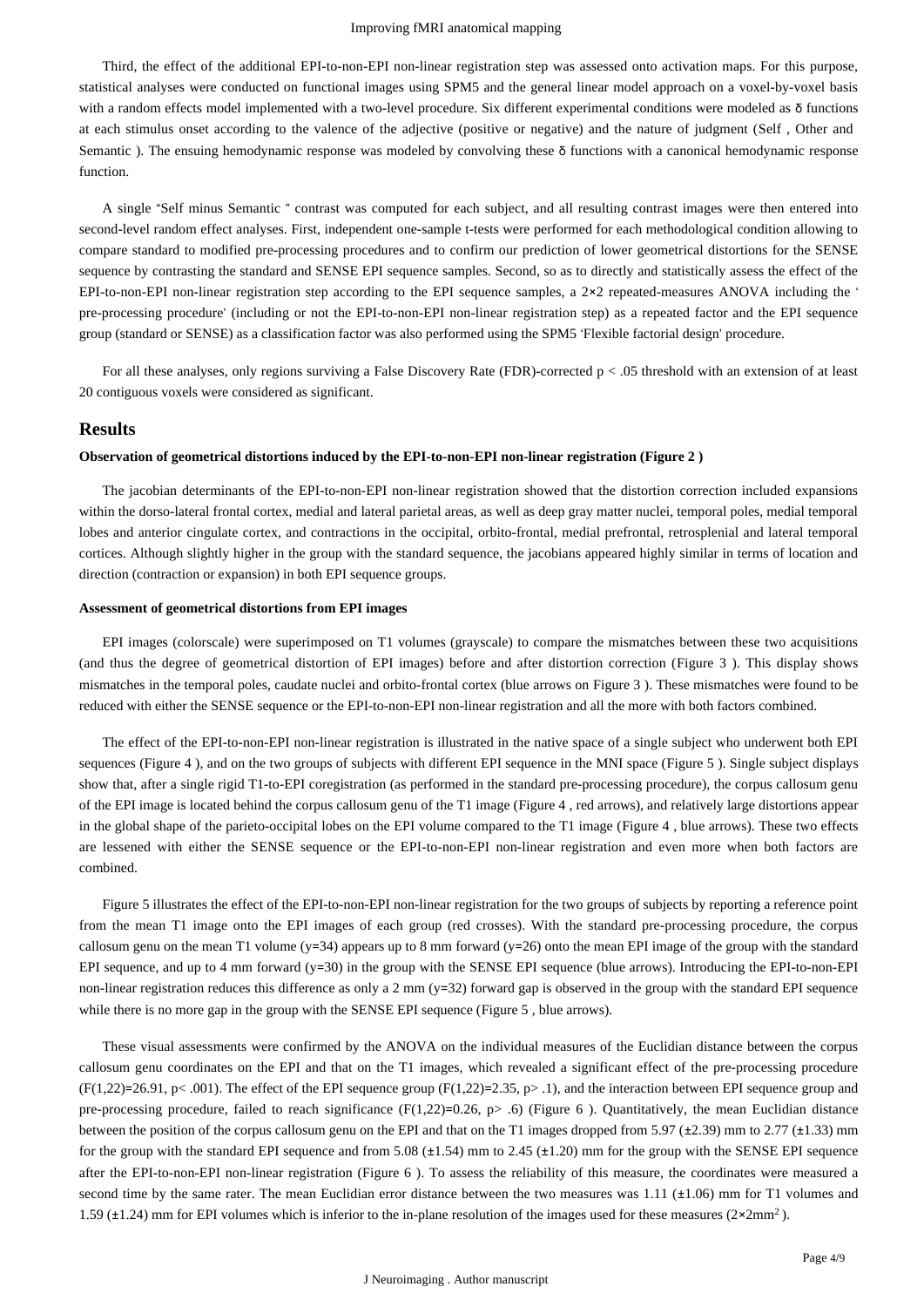#### **Assessment of geometrical distortions from activation maps**

Figure 7 illustrates one-sample t-tests representing main effects of the EPI sequence group and the pre-processing procedure from group analyses projected onto corresponding T1 and EPI images. This Figure shows, first, some activations located onto the corpus callosum genu after anatomical rendering onto the T1 when using the standard pre-processing procedure, while they are correctly rendered onto anterior cingulate cortex of the T1 anatomical image when introducing the EPI-to-non-EPI non-linear registration step. Second, effects of EPI-to-non-EPI non-linear registration appear increased for the group with the standard EPI sequence compared to the group with the SENSE EPI sequence.

Finally, the voxel-based ANOVA revealed a significant effect of the pre-processing procedure while no voxel reached significance for the main effect of the EPI sequence group or for the interaction between the EPI sequence group and the pre-processing procedure. Post-hoc comparisons between standard and modified procedures more specifically pointed, mainly, to increased activations into the corpus callosum genu and anterior cingulate gyrus using the standard procedure, while the modified procedure led to significantly higher activation in the medial part of the superior frontal gyrus (see Figure 8 ). Note that differences were also observed in smaller and less significant clusters, with decreased activations with the modified compared to the standard procedure in a very anterior part of the temporal pole and the right lateral parietal cortex and increased activations in a more posterior part of the temporal pole (Figure 8 ).

### **Discussion**

The objective and quantitative assessment of geometrical distortions of EPI images is a complex issue. In the present study, the comparison of the degree of image distortion between different conditions was based on both visual assessment and quantitative measurement. First, we simply visually assessed the location and direction of the distortions induced by the method proposed in this study to correct for EPI geometrical distortions (Figure 2 ). Second, we used both individual and group displays illustrating the mismatches between anatomical and functional data reflecting the degree of distortions that can occur individually (as for the parieto-occipital lobes on Figure 4 ) on the one hand, and on group findings on the other hand (Figures 3 , 5 and 7 ). Third, we used the differences between the position of the corpus callosum genu on the T1 image and that on the EPI images as a quantitative measure of these mismatches. Finally, we also performed statistical analyses onto these measures so as to provide statistical insights onto geometrical distortion effects (Figures 6 and 8 ).

As expected, the group with the standard EPI sequence showed the highest geometrical distortions, as indicated by the degree of parieto-occipital distortions (Figure 4 ), of temporal pole and deep gray matter mismatches (Figure 3 ) and by the difference between the corpus callosum genu position on EPI and that on T1 images (Figures 4 , 5 , 6 and 7 ). Consistently, the standard EPI sequence also appeared to be more sensitive to the EPI-to-non-EPI non-linear registration (Figures 2 and 7 ), indicating higher differences between EPI and non-EPI T2 Star images and thus greater distortions. Nonetheless, no statistically significant effect of the EPI sequence group was found in our analyses which may arise from our limited sample sizes.

The EPI-to-non-EPI non-linear registration was found to strongly reduce the geometrical distortions for both EPI sequence groups. Indeed, this procedure decreased parieto-occipital distortions (Figure 4 ), mismatches between T1 and EPI images in temporal poles and deep gray matter nuclei (Figure 3 ) and the gap in the corpus callosum genu position onto EPI and T1 images (Figures 4 , 5 , 6 and 7 ). More specifically, the gap was found to be quantitatively lowered by about 50 percent after EPI-to-non-EPI non-linear registration for both groups with the standard and SENSE EPI sequences (Figure 6 ), and this reduction was found to be statistically significant. The effect of EPI-to-non-EPI non-linear registration was also visible on anterior cingulate activations: these activations overlapped the corpus callosum of the T1 using the standard procedure while they accurately matched the anterior cingulate gyrus of the T1 with the modified procedure ( Figure 7 ). Finally, the voxel-based ANOVA on activation maps revealed significant activation decrease in the corpus callosum genu after the EPI-to-non-EPI non-linear registration, while a significant increase was observed into the most anterior part of the frontal lobe. This result provides statistical insight on the mislocation of anterior cingulate and medial-prefrontal EPI activations onto the T1 image when using the standard pre-processing procedure (Figure 8 ). The effects found in the same analysis within the temporal pole and lateral parietal cortex are consistent with the anatomical mismatches observed in these two regions (Figures 3 and 4 ). Altogether these results highlight both the efficiency of the EPI-to-non-EPI non-linear registration to correct for EPI geometrical distortions, providing improved matching between anatomical and functional MRI data, and its robustness over different EPI sequences.

The method proposed here, instead of calculating distortion maps as in the 'FieldMap' procedure7 ,8 , roughly corrects the distorted EPI images according to their theoretical undistorted global shape provided by the non-EPI T2 star image. Thus, even if it may not fully remove the geometrical distortions since it does not rely on an accurate measure of these distortions, our procedure appears as an efficient alternative, that may notably prove to be useful if the 'FieldMap' method fails to provide correct field map estimation (e.g. in cases of noisy acquisitions with unusable phase images leading to incorrect field map estimation) or if field maps have not, or cannot, be collected. Indeed, the SPM Normalize algorithm is designed to be as independent as possible to the type and noise properties of the images18 and the degree of freedom of the algorithm was not found to influence the distortion correction through this method (data not shown). Moreover, this non-linear registration procedure is both fast and easy to implement as it simply relies on Normalize algorithms, which are widely

Page 5/9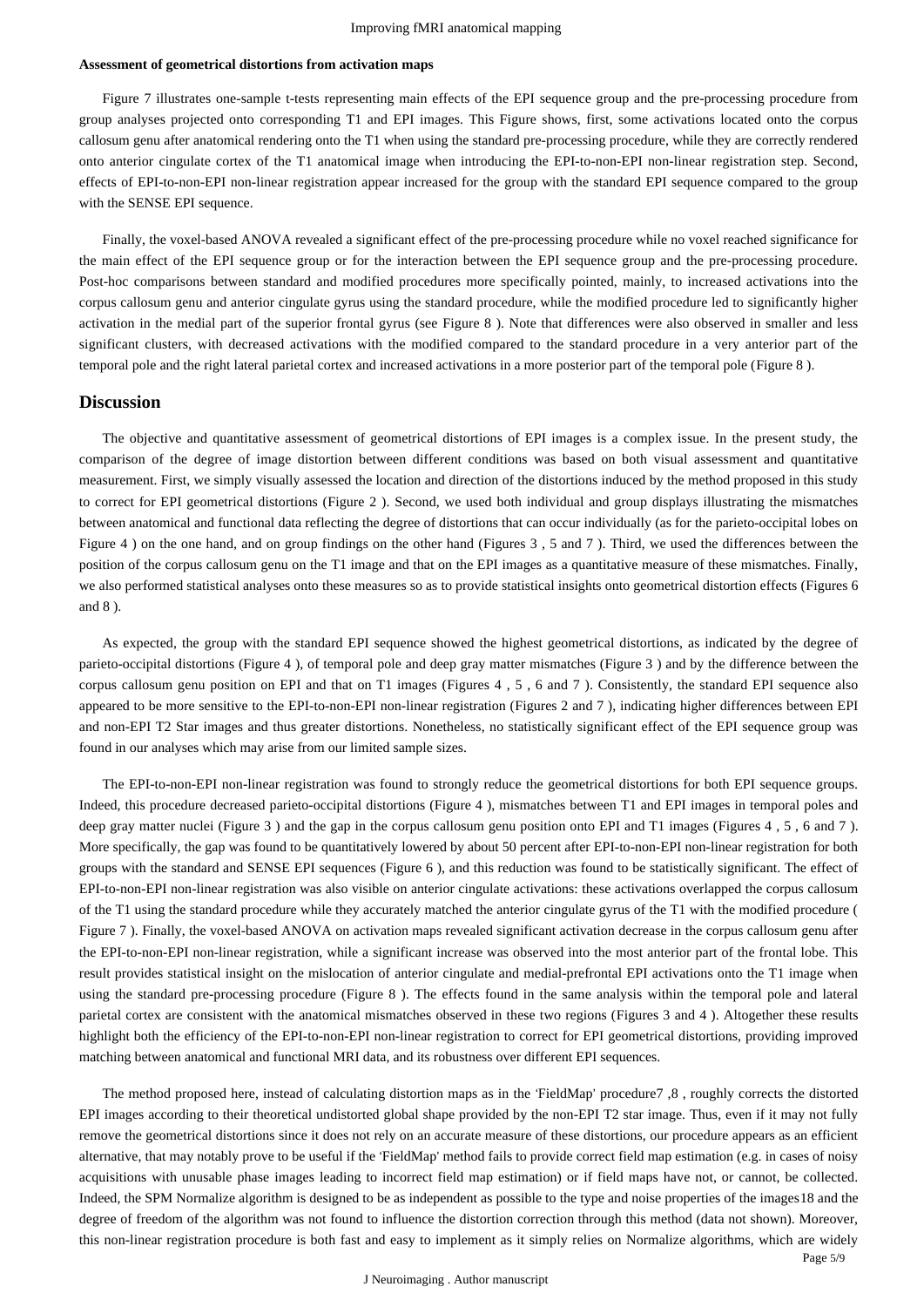implemented in brain analysis software, and acquisition of a single non-EPI T2 Star volume, which only lasted three minutes in the present study. Note that we did not specifically assess the effects of using different Normalize algorithms here, although the lack of significant influence of the number of degrees of freedom suggest they would be minimal.

EPI geometrical distortions are in-plane and in one direction (the phase encoding direction), and contrary to the 'FieldMap' procedure, the calculated warps with the method proposed here can be out of plane and in any direction. Hence, the use of in-plane non-linear registration algorithms could help to deal with that limitation and would improve this method. Nevertheless, visual assessments of the warps induced by our correction method showed no evidence of aberrant distortion corrections (Figures 2 , 3 , 4 , 5 and 7 ).

Finally, distortion correction was also found to have an effect on other brain structures, such as the medial temporal and the occipital lobes (see Figure 2 ). We failed to provide quantitative information onto the degree of distortion and the effect of correction for other brain location than the corpus callosum genu (see Materials & Methods), which is a limitation of the current study. However, yet only based on visual/qualitative assessment, our findings in the medial temporal and the occipital lobes further reinforce the relevance of distortion correction for fMRI paradigms involving these areas.

As a conclusion, these findings altogether provide strong evidence for the effectiveness of the EPI-to-non-EPI non-linear registration to decrease geometrical distortions of EPI images, and thus to improve anatomical accuracy of EPI-based fMRI results. While more sophisticated methods might prove to be more accurate, this method is interestingly very simple, easy to implement and widely available. Thus, the EPI-to-non-EPI non-linear registration procedure, is an easy way to improve the anatomical accuracy of fMRI results labelization and interpretation, and may be useful for current and future research challenges.

#### **Ackowledgements:**

**Funding Source:** ANR (Agence Nationale de la Recherche, Longévité et Vieillissement, 2007), Inserm, including Inserm-Liliane Bettencourt MD-PhD Program and Région Basse-Normandie.

We acknowledge the financial/scientific support of the ANR (Agence Nationale de la Recherche, Longévité et Vieillissement, 2007), Inserm, including Inserm-Liliane Bettencourt MD-PhD Program and Région Basse-Normandie for this project. We are grateful to the two anonymous reviewers for their helpful comments regarding this manuscript. We thank R. La Joie and C. Duval for their time and help in preliminary tests of the fMRI paradigm, F. Lamberton and N. Delcroix for their help with the EPI sequences and the aborted FieldMap corrections, F. Mézenge and A. Pélerin for help with recruitment of subjects, G. Perchey and M.H. Noël for help with neuroimaging data acquisition, and the volunteers of this study.

## **Footnotes:**

No conflict of interest to disclose.

#### **References:**

- 1 . Margulies DS , Kelly AM , Uddin LQ , Biswal BB , Castellanos FX , Milham MP . Mapping the functional connectivity of anterior cingulate cortex . Neuroimage . 2007 ; 37 : 579 - 588
- 2 . Zeineh MM , Engel SA , Thompson PM , Bookheimer SY . Dynamics of the hippocampus during encoding and retrieval of face-name pairs . Science . 2003 ; 299 : 577 580
- 3 . Vigneau M , Beaucousin V , Herve PY , Duffau H , Crivello F , Houde O , Mazoyer B , Tzourio-Mazoyer N . Meta-analyzing left hemisphere language areas: phonology, semantics, and sentence processing . Neuroimage . 2006 ; 30 : 1414 - 1432
- 4 . Vanderwal T , Hunyadi E , Grupe DW , Connors CM , Schultz RT . Self, mother and abstract other: an fMRI study of reflective social processing . Neuroimage . 2008 ; 41 : 1437 - 1446
- 5 . Chételat G , Desgranges B , Landeau B , Mezenge F , Poline JB , de la Sayette V , Viader F , Eustache F , Baron JC . Direct voxel-based comparison between grey matter hypometabolism and atrophy in Alzheimer's disease . Brain . 2008 ; 131 : 60 - 71
- 6 . Casanova R , Srikanth R , Baer A , Laurienti PJ , Burdette JH , Hayasaka S , Flowers L , Wood F , Maldjian JA . Biological parametric mapping: A statistical toolbox for multimodality brain image analysis . Neuroimage . 2007 ; 34 : 137 - 143
- 7 . Hutton C , Bork A , Josephs O , Deichmann R , Ashburner J , Turner R . Image distortion correction in fMRI: A quantitative evaluation . Neuroimage . 2002 ; 16 : 217  $240$
- 8 . Cusack R , Brett M , Osswald K . An evaluation of the use of magnetic field maps to undistort echo-planar images . Neuroimage . 2003 ; 18 : 127 142
- 9 . Kjaer TW , Nowak M , Lou HC . Reflective self-awareness and conscious states: PET evidence for a common midline parietofrontal core . Neuroimage . 2002 ; 17 : 1080 1086
- 10 . Macrae CN , Moran JM , Heatherton TF , Banfield JF , Kelley WM . Medial prefrontal activity predicts memory for self . Cereb Cortex . 2004 ; 14 : 647 654
- 11 . Craik JIM , Moroz TM , Moscovitch M , Stuss DT , Winocur G , Tulving E , Kapur S . In Search of The Self: a Positron Emission Tomography Study . Psychol Sci . 1999  $: 10 : 26 - 34$
- 12 . Johnson SC , Baxter LC , Wilder LS , Pipe JG , Heiserman JE , Prigatano GP . Neural correlates of self-reflection . Brain . 2002 ; 125 : 1808 1814
- 13 . Ries ML , Schmitz TW , Kawahara TN , Torgerson BM , Trivedi MA , Johnson SC . Task-dependent posterior cingulate activation in mild cognitive impairment . Neuroimage . 2006 ; 29 : 485 - 492
- 14 . Wager TD , Nichols TE . Optimization of experimental design in fMRI: a general framework using a genetic algorithm . Neuroimage . 2003 ; 18 : 293 309
- 15 . Ashburner J , Friston KJ . Unified segmentation . Neuroimage . 2005 ; 26 : 839 851
- 16 . Villain N , Desgranges B , Viader F , de la Sayette V , Mezenge F , Landeau B , Baron JC , Eustache F , Chételat G . Relationships between hippocampal atrophy, white matter disruption, and gray matter hypometabolism in Alzheimer's disease . J Neurosci . 2008 ; 28 : 6174 - 6181
- 17 . Poline JB , Worsley KJ , Holmes AP , Frackowiak RS , Friston KJ . Estimating smoothness in statistical parametric maps: variability of p values . J Comput Assist Tomogr . 1995 ; 19 : 788 - 796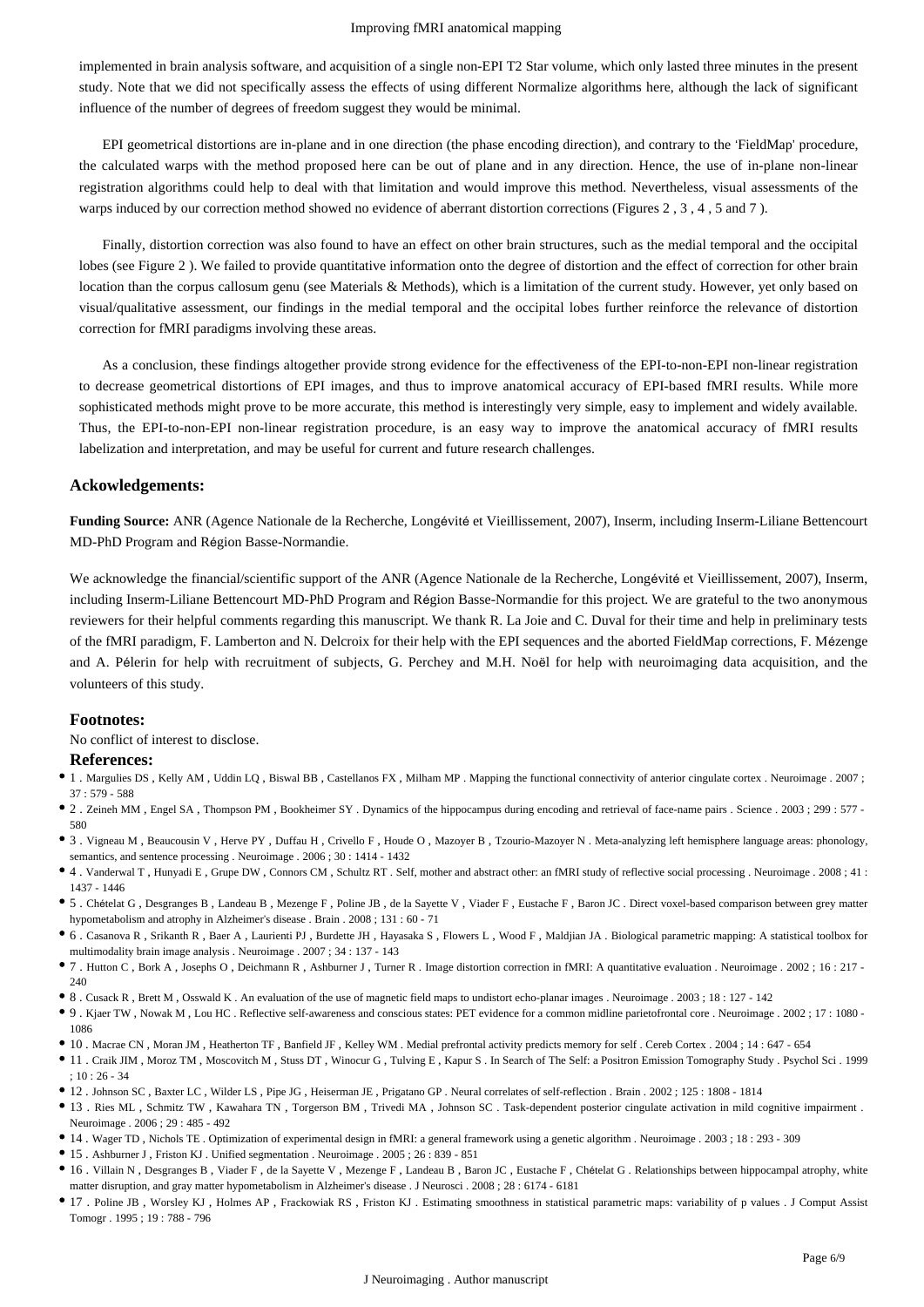## Improving fMRI anatomical mapping

18 . Ashburner JT , Friston KJ . Editor: Friston KJ , Ashburner JT , Kiebel SJ , Nichols TE , Penny WD . Non-linear Registration . Statistical Parametric Mapping - The Analysis of Functional Brain Images . 1 Amsterdam Elsevier ; 2007 ; 63 - 80





**Figure 2**

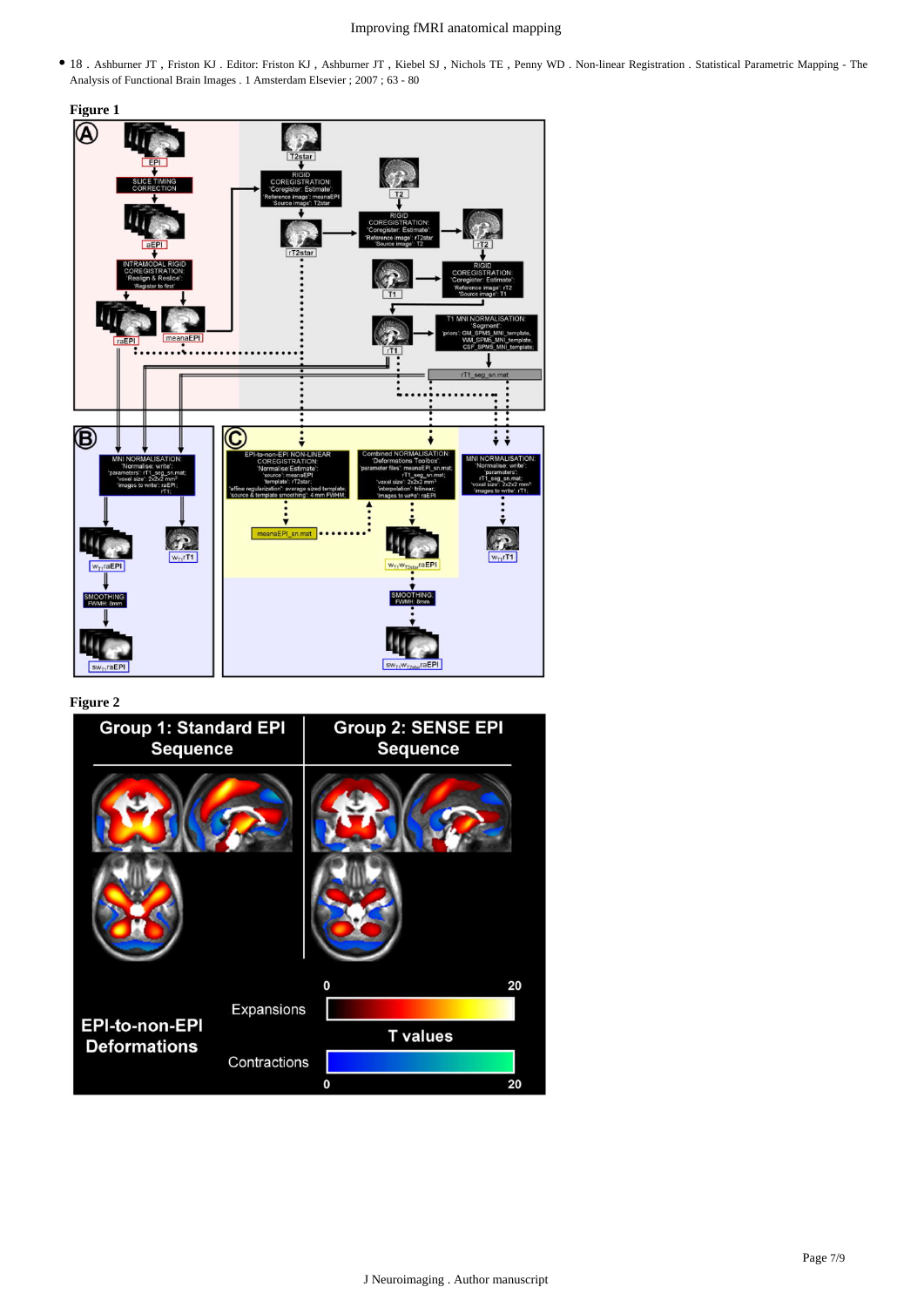## Improving fMRI anatomical mapping

## **Figure 3**

| Group 1:<br><b>Standard EPI</b><br><b>Sequence</b> | <b>EPI with</b><br>standard<br>pre-processing |                                   |                                              |
|----------------------------------------------------|-----------------------------------------------|-----------------------------------|----------------------------------------------|
|                                                    | <b>EPI with</b><br>modified<br>pre-processing |                                   |                                              |
| Group 2:<br><b>SENSE EPI</b><br>Sequence           | <b>EPI with</b><br>standard<br>pre-processing |                                   |                                              |
|                                                    | <b>EPI with</b><br>modified<br>pre-processing |                                   |                                              |
|                                                    |                                               | Group 1: Standard EPI<br>Sequence | <b>Group 2: SENSE EPI</b><br><b>Sequence</b> |
| <b>EPI with</b><br>standard<br>pre-processing      |                                               |                                   |                                              |
|                                                    | <b>EPI with</b><br>modified<br>pre-processing |                                   |                                              |

**Figure 4**

|                                                                   | <b>Standard EPI Sequence</b> | <b>SENSE EPI Sequence</b> |
|-------------------------------------------------------------------|------------------------------|---------------------------|
| T <sub>1</sub>                                                    |                              |                           |
| <b>Mean EPI</b>                                                   |                              |                           |
| <b>Mean EPI warped</b><br>onto the non-EPI<br>T <sub>2</sub> Star |                              |                           |

**Figure 5**

|                                                    | <b>Group 1: Standard EPI</b><br><b>Sequence</b> | <b>Group 2: SENSE EPI</b><br><b>Sequence</b> |
|----------------------------------------------------|-------------------------------------------------|----------------------------------------------|
| Mean T1                                            |                                                 |                                              |
| <b>Mean EPI with</b><br>standard<br>pre-processing |                                                 |                                              |
| <b>Mean EPI with</b><br>modified<br>pre-processing |                                                 |                                              |